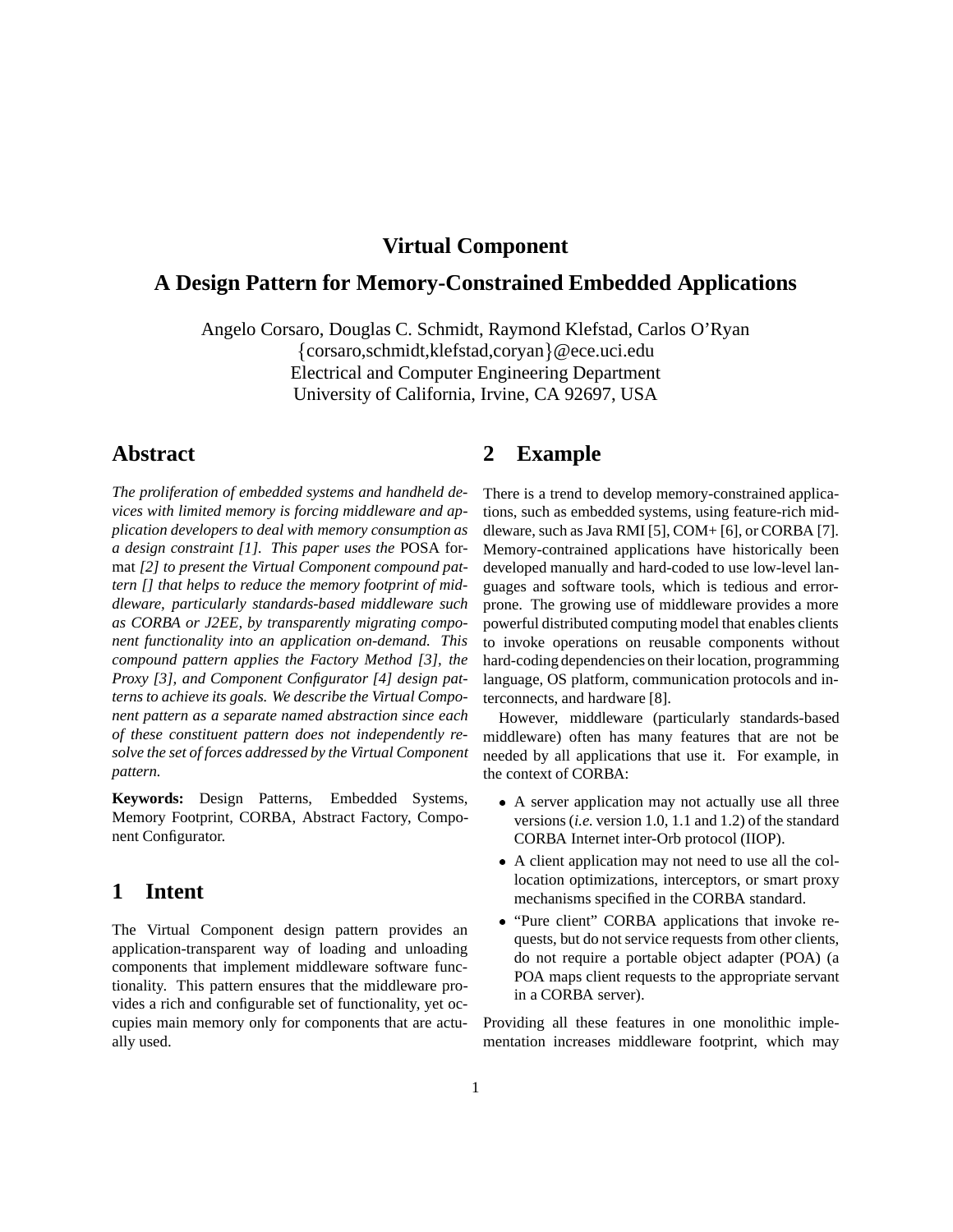make it unsuitable for use in memory-constrained applications. Two types of footprint are important to memoryconstrained applications:

- **Static footprint**, which is the amount of storage needed to hold an image of an application. This storage can reside in the ROM where the program is stored, on secondary disk storage, etc. The static footprint of a particular version of a particular application is time-invariant since it does not change as the application runs.
- **Dynamic footprint**, which represents the amount of memory used by a running instance of the application. The *dynamic footprint* is essentially the sum of the *code*, the *heap*, and *stack* size. Based on this definition, it is clear that the *dynamic footprint* is timedependent. For memory-constrainted applications, it is essential to have a hard upper bound on the dynamic footprint size.

One way to reduce middleware footprint is to provide compile-time options that produce subsets of middleware tailored for the needs of each specific application. As the number of capabilities in the middleware grows, however, this solution does not scale well since it either

- Forces application developers to know in advance what features they will require or
- Increases the development cycle by forcing application developers to recompile the middleware whenever they change the set of features they require.

In addition, compile-time subsetting approaches may not reduce middleware dynamic memory footprint sufficiently since the resources associated with infrequently used components will be allocated during execution–even if they are not used during a particular run of an application. It is therefore necessary to devise a more effective technique to reduce static and dynamic footprint of middleware by removing unneeded functionality and providing fine-grained control over the different middleware components used by an application at run-time.

## **3 Context**

Componentized middleware, where configurability and customizability is needed to meet memory constraints imposed by application requirements and the run-time platform.

### **4 Problem**

Middleware provides developers with a powerful and reusable set of abstractions for building applications. Implementing memory-constrained applications via reusable middleware remains hard, however, since the following forces must still be resolved:

- 1. The specifications for features and options for middleware (particularly standards-based middleware) are large and continually growing
- 2. Middleware implementations can incur a large static and dynamic memory footprint unless they are designed in advance to avoid this and
- 3. Memory-constrained applications cannot afford to waste storage on unnecessary or rarely used functionality.

In addressing the previous forces, care must be taken to provide a solution that:

- 1. Presents a clean architecture that is amenable to reuse and can be retargeted easily.
- 2. Does not introduce accidental complexity in the exposed API, *i.e.* is transparent.

Supporting all the features and options specified by middleware can therefore create a large memory footprint, making the middleware unsuitable for memoryconstrained applications.

Few applications use all the functionality provided by middleware. However, implementers of middleware cannot wantonly eliminate capabilities from their products based on the needs of any particular application. Middleware must therefore be designed to support easy customization to meet application functionality requirements *and* memory constraints.

 $\hookrightarrow$  Implementations of standard CORBA must be prepared to provide all the services in the specification, even though applications rarely use all its features. For example, business applications use only a few transport protocols or QoS policies. Likewise, embedded applications may not use the CORBA Any data type, or may choose to use Anys in a limited way. Moreover, real-time applications rarely use middleware meta-programming features [9], such as the CORBA dynamic invocation interface (DII) that discovers and invokes operations on objects at run-time.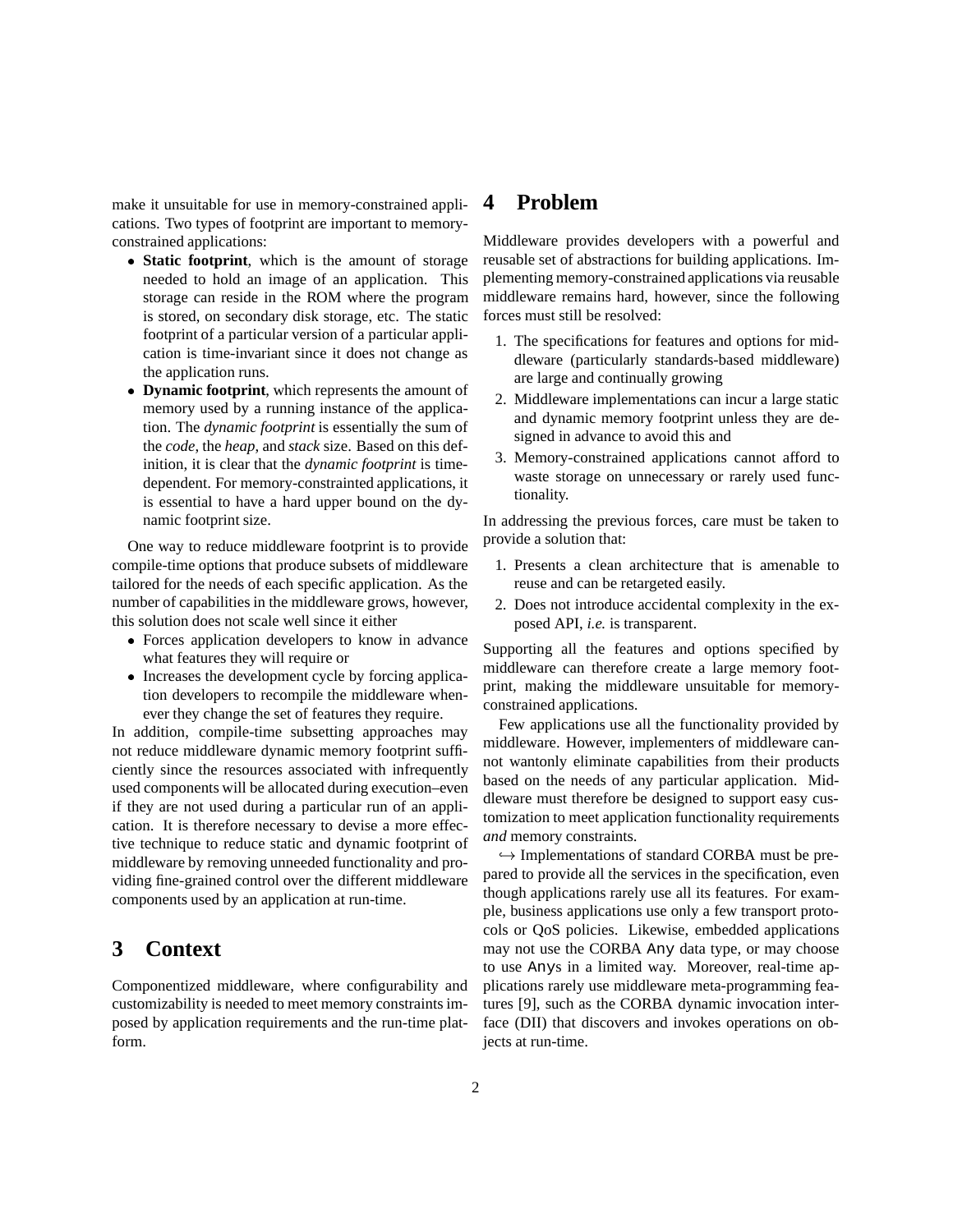### **5 Solution**

Identify *components* whose interfaces represent the building blocks of the middleware being developed and implement these capabilities using *concrete components*. Use *factories* to create the concrete components needed by an application via a set of *loading/unloading strategies* that provide different ways to instantiate and manage the concrete components occupying memory at run-time. This pattern *virtualizes* each component since the middleware does not know whether a component is present or when it will be instantiated until its functionality is actually used.

In detail: each component identified during the middleware decomposition should be implemented in a manner that is as decoupled from other components as possible. A concrete component should be associated with a loading strategy to support different application usecases, *e.g.*, some concrete components should be loaded eagerly, whereas others should be loaded lazily. Component unloading can also be done eagerly (*e.g.*, as soon as the instance reference count goes to zero) or lazily (*e.g.*, when when memory gets low, unload components with zero reference count based on a least-recently-used algorithm, etc.). The Virtual Component pattern provides component-level control over the subset of functionality that is needed for a given application, thereby minimizing the overall static and dynamic footprint by controlling when, how, and what components will be instantiated as the application runs.

### **6 Structure**

The participants in the Virtual Component pattern include the following:

 **Component**, which defines the interface to the capabilities provided by a component and represents the *contract* between a component and its clients.

 $\hookrightarrow$  For example, if an ORB's Portable Object Adapter (POA) is designated as a component, its component interface is the PortableServer API specified by the OMG CORBA specification [7].

 **Concrete component**, which provides the actual implementation of a component. The Virtual Component pattern avoids loading and/or deploying con-



crete components into applications that do not require their capabilities.

 $\hookrightarrow$  For example, the implementation of a POA in a particular ORB is a concrete component.



 **Component factory**, defines an interface and a factory method that creates components.

 $\hookrightarrow$  For example, the component factory in CORBA is the CORBA::ORB interface, whose resolve\_ initial\_references() operation is a factory method that returns an object reference to a component based on a string parameter passed to the operation. Other factory methods in CORBA include CORBA::Object::\_narrow() and CORBA:: ORB::string\_to\_object().



 **Concrete component factory**, a concrete implementation of the component factory that produces concrete components.

 $\leftrightarrow$  For example, the implementations of the CORBA::ORB or CORBA::Object interfaces provided by a specific ORB are concrete component factories.

 **Loading strategy**, which defines how and when a concrete component is loaded and instantiated.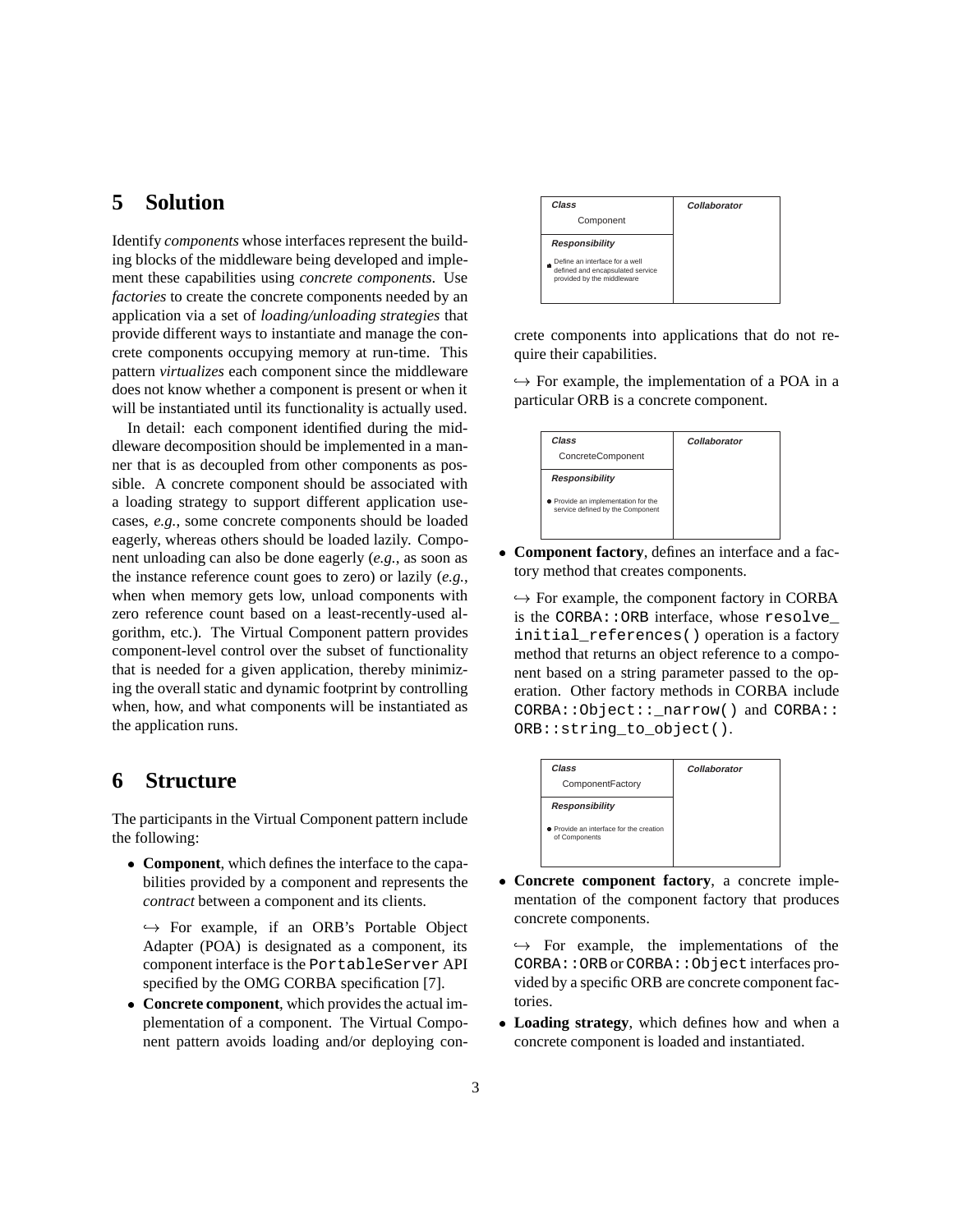

 $\hookrightarrow$  For example, an embedded application that needs to minimize its dynamic footprint can use a loading strategy that loaded and instantiated a POA concrete component lazily, *i.e.*, on-demand at run-time. Conversely, a real-time application that cannot tolerate the jitter introduced by this lazy initialization can use a loading strategy that pre-loaded and initialized the POA eagerly, *i.e.*, at ORB initialization time.



 **Unloading strategy**, which defines how and when a concrete component and its associated resources are unloaded.

 $\hookrightarrow$  For example, components could be reference counted, and once the instance count reaches zero the associated resources are unloaded, *i.e.*, the component instance can be released and its associated DLL could be unloaded. Unloading may be lazy or eager. Lazy unloading means a component is unloaded only when available memory becomes low, at which point classes with a zero instance count may be unloaded. Eager unloading means a component class is unloaded immediately whenever the instance count goes to zero.



The structure of participants in the Virtual Component pattern is shown in the class diagram in Figure 1.



Figure 1: **Virtual Component Static Structure.**

# **7 Dynamics**

To illustrate the collaborations performed by participants in the Virtual Component pattern, we examine three different loading scenarios. In this paper, we distinguish between the *loading* and the *instantiation* of a component:

- *Loading* refers to the activities performed to make the implementation of a component available for instantiation. For example, in a  $C_{++}$  application where components are packaged in DLLs, loading a component corresponds to loading the DLL associated with a component. Conversely, in a Java application the loading phase corresponds to loading the classes that implement the component within the JVM.
- *Instantiation* corresponds to actually creating and initializing an instance of a particular component. Clearly, to be instantiated a component must first be loaded.

**Scenario 1.** This scenario shows an *eager static* loading strategy, where the application loads the entire concrete component during program startup.

- At application startup time, all needed components are loaded and initialized.
- The application code creates a concrete component via a component factory, which can either provide a pre-initialized component or create a new one. No subsequent dynamic loading is necessary in this case.
- The application code then uses the component.
- In this scenario the unloading policy does nothing, *i.e.*, it is a no-op. Unloading a component that is not used at a particular time or during a particular path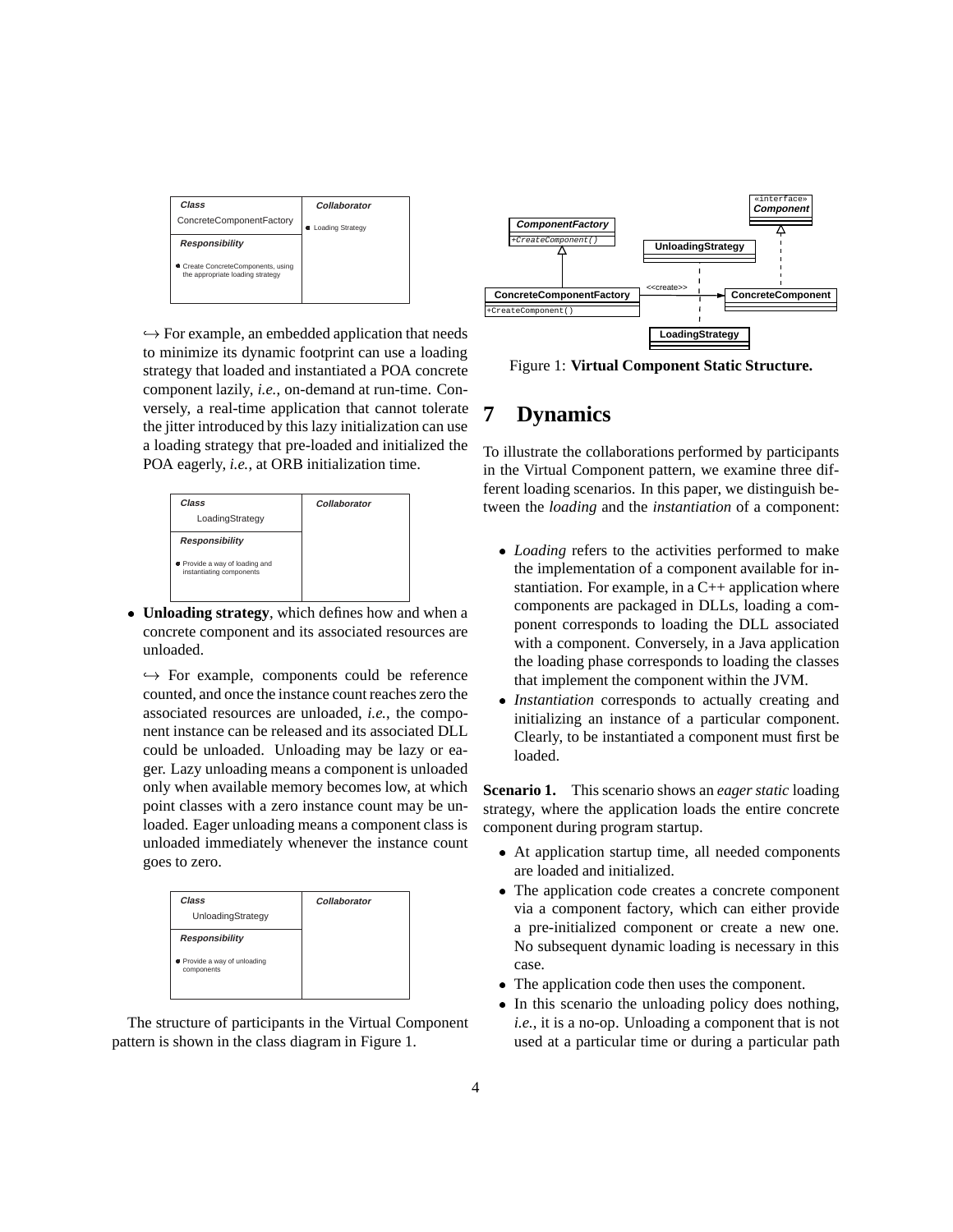through a program defeats the purpose of eager static loading since additional latency will be required to reload the component if its needed later in the program. The main goal of eager static loading is to ensure that whatever is used by the system will already be in place when it is needed. This property is desirable for applications that cannot tolerate jitter introduced by lazy loading and instantiation.

The following figure illustrates the eager static loading strategy:



**Scenario 2.** This scenario shows an *eager dynamic* loading strategy. In this strategy, a concrete component factory loads the entire concrete component when the application resolves the component at run-time, rather than loading it eagerly during program startup.

- The application code creates a concrete component via a component factory.
- The eager dynamic loading strategy associated with the concrete component factory loads the concrete component. Depending on how the middleware was configured, the factory can create different types of concrete components.
- The application code then uses the component.
- Component use is reference counted, and when a component reference count drops to zero the unloading strategy associated with the component is invoked.

The following figure illustrates the eager dynamic loading strategy:



**Scenario 3.** This scenario shows a *lazy dynamic* loading strategy. This strategy defers loading the concrete component until it is actually accessed by a client, rather than loading it when it is requested by the application.

- The application code creates a concrete component via a component factory.
- The concrete component factory creates and returns a reference to a proxy for the concrete component. This proxy knows how to load the component's functionality and data when it is accessed.
- The application code then uses the component via its proxy, which triggers the proxy to load the component's functionality and data. Depending on how the middleware was configured, the proxy can load different types of concrete components.
- Component use is reference counted, and when a component reference count drops to zero the unloading strategy associated with the component is invoked.

The following figure illustrates the lazy dynamic loading strategy:



## **8 Implementation**

This section describes the activities associated with implementing the Virtual Component pattern.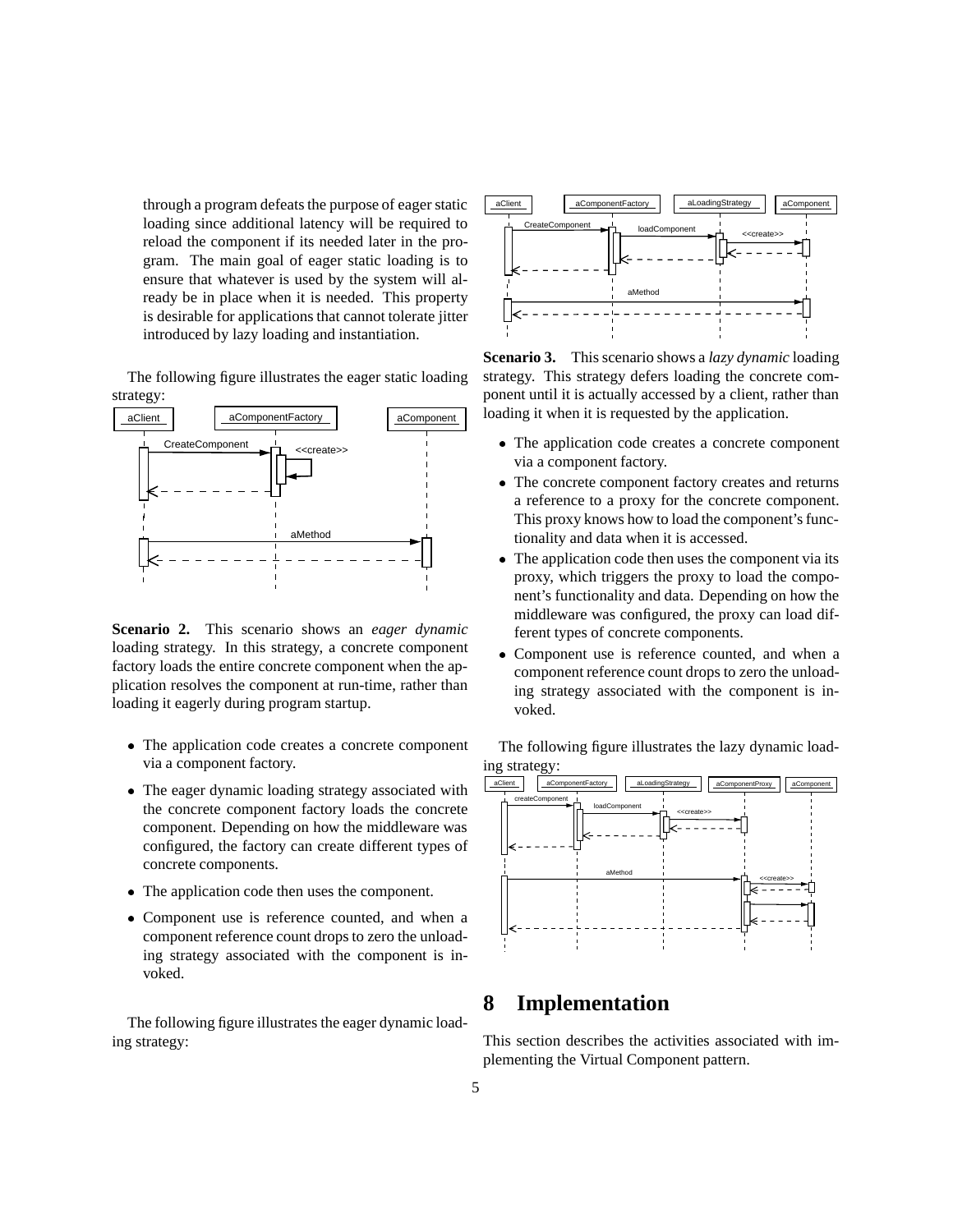**1. Partition the middleware into a set of decoupled components with well-defined interfaces.** *Required components* are those required by any application that might use the middleware since they are fundamental to its internal operational behavior. In contrast, *optional components* are those that may be used by specific applications. Identify the optional components that exist in the middleware and make them into virtual components. Each virtual component will be represented by a common abstract interface, a concrete implementation, and a loading strategy.

 $\hookrightarrow$  The ACE ORB (TAO) [10], which is an open-source implementation of CORBA, decomposes its C++ implementation of CORBA [7] into many core ORB components, such as the Portable Object Adaptor (POA), Realtime CORBA, CORBA Messaging, transport protocols, and interface repository, that are optional for memoryconstrained applications.

**2. Define implementation strategies for concrete components.** Some components identified in implementation activity 1 may have more than one implementation alternative. Where alternative implementations exist for a component, or where a set of different subcomponents work together to implement a component, apply the Strategy pattern [3] to define each concrete component implementation for the virtual component interface. For example, there may be three different types of POAs: a standard POA, a real-time POA, and a multicast POA []. When the POA is needed, only the concrete class of the desired type of POA is loaded and instantiated.

 $\hookrightarrow$  Common examples of optional middleware components in TAO include:

- **Excess components.** Certain applications may or may not need a particular CORBA feature, such as Any data types or portable interceptors. The middleware—and in some cases even application developers—may not be able to determine before run-time if a feature is needed.
- **Role-dependent components.** The CORBA standard defines a large set of related capabilities, such as CORBA IIOP message marshalers/demarshalers, portable object adapters (POAs), or interoperable object reference (IOR) format parsers. Only a subset of these capabilities are actually used at run-time, depending on the role that an application play, *e.g.*,

client, server, or both client and server. However, all capabilities must be available in case they are needed.

 **Component implementation alternatives.** CORBA capabilities, such as buffer allocation, object adaptor, network protocol, or dynamic thread scheduling, can be implemented using a variety of different strategies, yet only one (or in some cases, none) is actually needed at any given time.

These optional implementations of TAO's components described above are implemented as strategies that reside on secondary storage until they are needed or wanted, at which point they are linked into the application's address space.

**3. Define the component component loading strategies.** Define a mean to configure which loading strategies should be used for each concrete component in the middleware. There are several sub-activities involved here:

**3.1. Determine how to associate component identity with concrete component implementations.** Concrete components can be named using integer values or strings. Strings can be read more easily by programmers and simple management tools, but integer values require less space and may be compared more efficiently.

 $\hookrightarrow$  For example, CORBA's resolve initial references() operation is passed a string containing the component to be resolved.

To prevent name clashes, interface identifiers can be generated algorithmically.

 $\hookrightarrow$  For instance, Microsoft COM identifies components using 128 bit globally unique identifiers (GUIDs) based on the address of the network interface, the date, and the time.

The component factory includes a method that returns component references to clients. The type of information returned from this method depends largely on the programming language.

 $\hookrightarrow$  For example, CORBA and Java clients will receive an object reference, whereas pointers may be an appropriate choice for C++.

**3.2. Determine the loading strategy for concrete components.** Some applications are more concerned about footprint, while others may be more concerned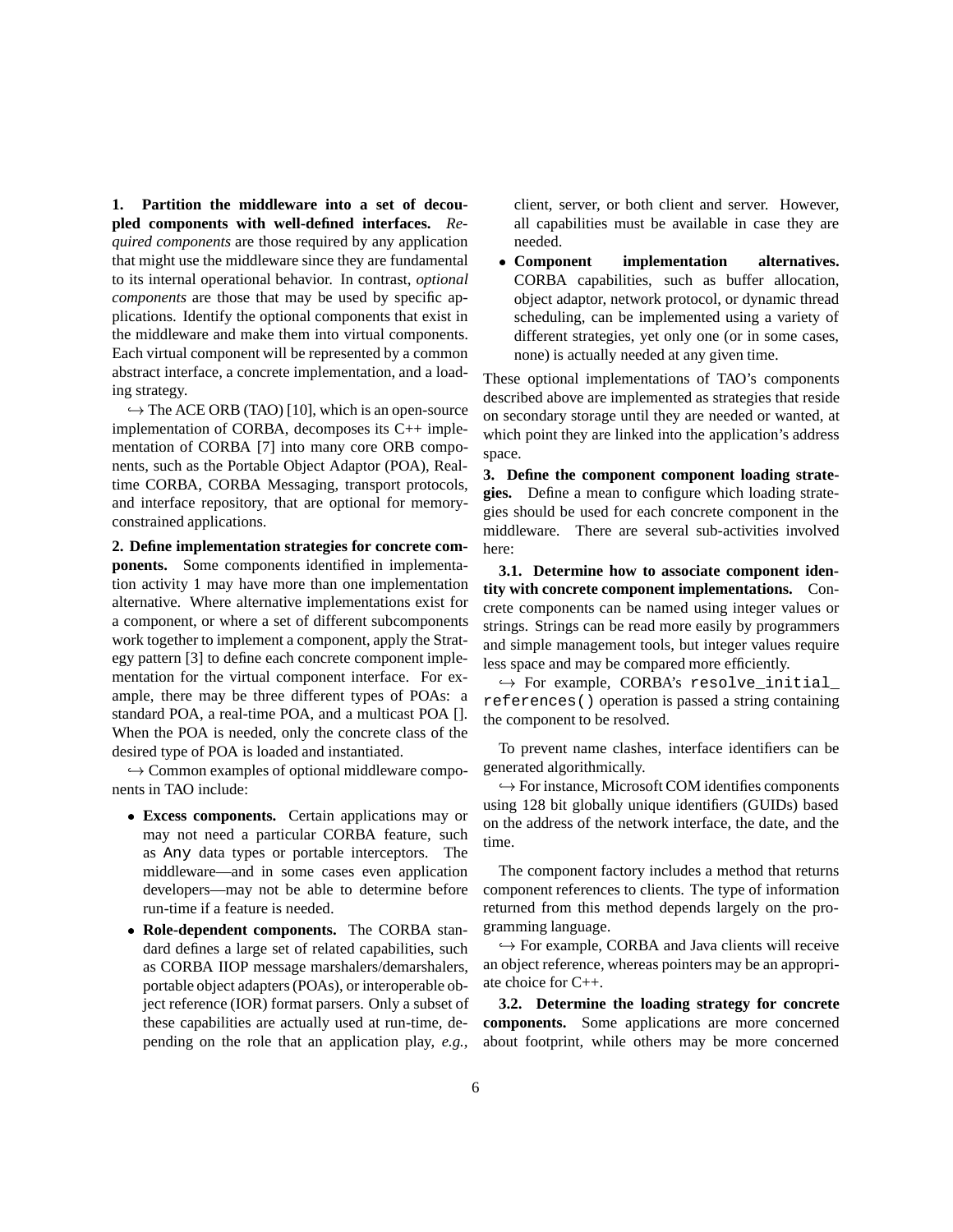about predictable real-time performance. We therefore differentiate the following binding times:

- **Eager static**, which loads the entire concrete component immediately during program initialization. This strategy is intended for those applications concerned with real-time performance. In this case, the loading strategy may pre-load user-selected concrete components at initialization time to eliminate jitter that would result if a lazy component faulting strategy were used. The implementation of this strategy relies on implementation language mechanisms to perform static initialization. For example Java provides*static* blocks, while in C++ there are idioms that can be used to simulate a Java *static* block. The code that is executed at application startup time then ensures that all components are loaded and instantiated.
- **Eager dynamic**, where the concrete component factory loads the entire concrete component when it is instructed to resolve the component at run-time. This strategy is suited for applications that are concerned about minimal footprint, but can tolerate initial delays from dynamic loading. The implementation of this strategy could use the Component Configurator pattern [4] to implement the different components. When a component needs to be created, the component factory will use the services provided by the component configurator to load and initialize it.
- *Lazy dynamic*, which defers the loading of a concrete component until it is actually accessed by the client. This strategy is suited for footprint-sensitive applications that can tolerate the latency of loading a concrete component into memory on-demand. The implementation of this strategy would require the component factory to create component proxies that will lazily create their associated concrete components only when a component is actually accessed.

 $\hookrightarrow$  TAO uses the eager dynamic scheme in which the ACE Service Configurator [11] framework (which implements the Component Configurator pattern [4]) is used to load and initialize components, which are created via factory methods. For example, a POA provides a series of services needed to dispatch upcalls to CORBA servants in a portable, efficient, and type-safe manner. This optional component need not be loaded and initialized in the ORB until an application tries to resolve it via the CORBA::ORB::resolve\_initial reference() operation. At this point, the appropriate POA class is loaded and an instance is created. A similar approach is used for the other TAO components mentioned above.

Likewise, ZEN [12] is a Java implementation of CORBA that uses Java's dynamic class loading (or JVM support for on-demand class loading) to load concrete components at the appropriate time. ZEN uses naming conventions to construct class names from the values, such as version number, message type, or IOR format name, that lead to the use of the class, so that the ORB can know what classes to load. These uniform naming conventions enable new classes to be added easily later.

In both these CORBA implementations, optional middleware components can either be

- **Eager static**, *e.g.*, when a developer knows a particular set of core ORB services are required or
- **Eager dynamic**, *i.e.* loaded on-demand only when needed and optionally cached in primary memory for fast reuse.

**4. Define the concrete component unloading strategies.** Depending on application characteristics, different unloading strategies can be used. At one end of the spectrum, we could have an unloading strategy that does nothing, *i.e.*, it could be a Null Object [13]. Conversely, we could have an unloading strategy that unloads all the resources associated with a component, including the DLL associated with the component.

Naturally, unloading DLLs must be performed in a way that is consistent with how DLLs are opened and loaded. For instance, one approach might rely on the reference counting provided by the OS for opened DLLs. Another approach would implement this reference counting in the middleware to avoid unnecessary system calls and provide greater control over resource management.

### **9 Example Resolved**

Applications written using CORBA rely on a *stub* to make operations invoked on CORBA objects appear local, even if they are remote. A stub is an instance of the Proxy pattern [3, 2] that marshals and demarshals parameters and forwards client requests to a target object. Internally, an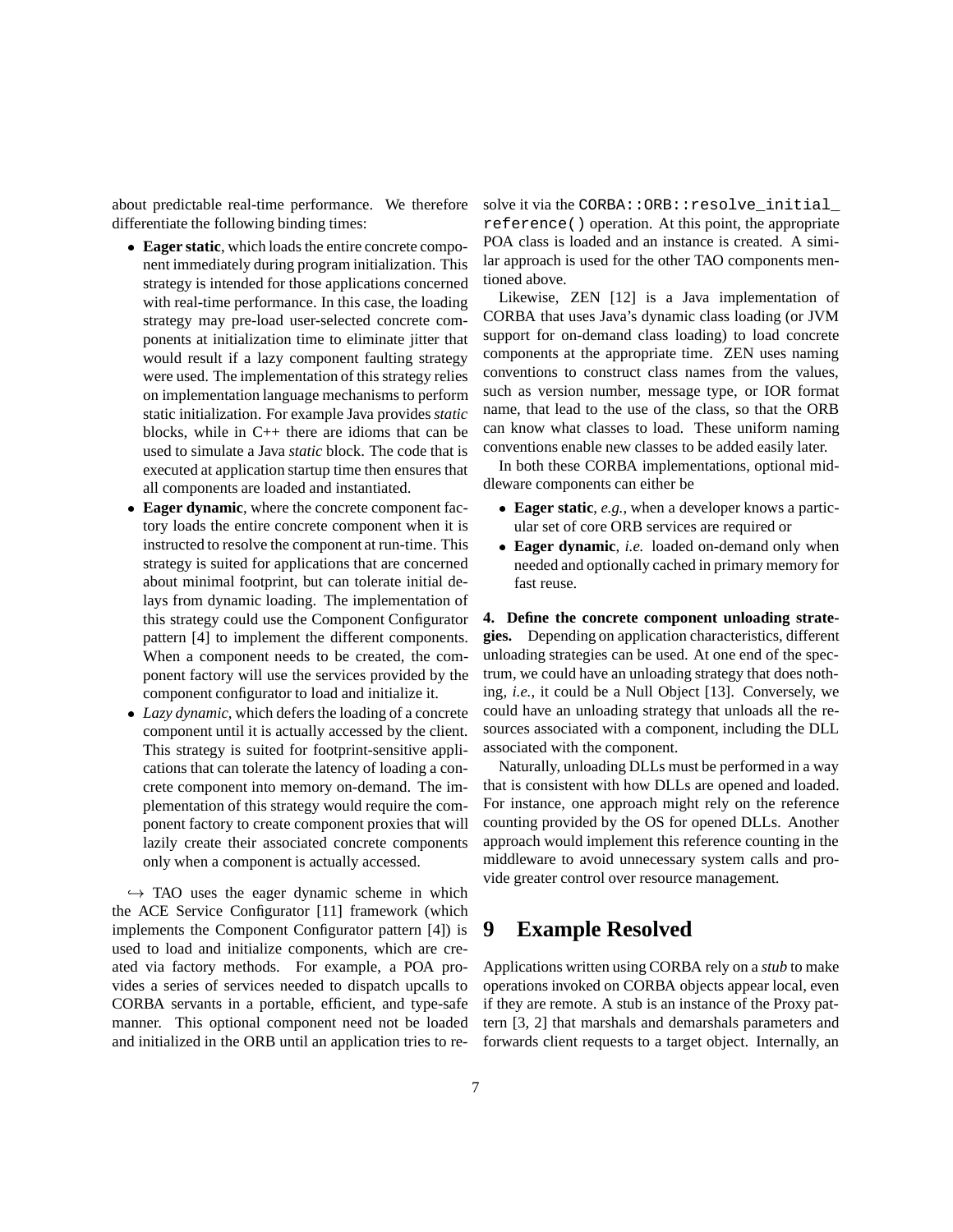ORB may need to use different stub implementations for the same CORBA object or for different instances of the same CORBA object. For example, different stub implementations can be used to implement collocation optimizations [14], interceptors [15], or smart proxies [16].

The Virtual Component pattern has been applied to TAO. TAO uses this pattern to control how it loads and initializes stubs associated with CORBA objects. To see how TAO uses the Virtual Component pattern, consider the following code that defines the IDL interface for a Bank Account application.

```
interface Account {
  float get_balance ();
  float withdraw (in float amount);
  void deposit (in float amount);
};
```
The class diagram depicted in Figure 2 represents the structure of the classes created by the TAO's IDL compiler for the Account interface. This set of collaborating



Figure 2: **Static Structure of the Virtual Component Pattern Applied in TAO**

classes implements the Virtual Component pattern. Figure 2 and Figure 1 shows how the Account\_Proxy\_ Impl class plays the component role, while the implementation of this class plays the concrete component role. The Account\_Proxy\_Broker plays the role of the component factory, while the Remote\_Account\_ Proxy\_Broker and the Strategized\_Account\_ Proxy\_Broker play the role of the concrete component factory. In this incarnation of the Virtual Component pattern, the loading strategy is associated with the concrete factory rather than the concrete component.

Figure 3 shows the interaction diagram for this instance

proxies are loaded lazily.



Figure 3: **Interaction Diagram of the Virtual Component Pattern Applied in TAO**

The C++ code fragment below shows the base class for the stub implementation associated with the Account interface. This stub code is generated by the TAO IDL compiler. The TAO\_Account\_Proxy\_Impl provides exactly the same methods defined in the Account interface, but each method has an additional argument of type CORBA::Object, which represents the target object on which the method is invoked. This argument is needed to make the TAO\_Account\_Proxy\_Impl concrete implementation stateless; thus, all the TAO\_ Account\_Proxy\_Impl instances are *flyweights* [3].

```
class TAO_Account_Proxy_Impl
  : public virtual TAO_Object_Proxy_Impl
{
public:
  virtual ˜TAO_Account_Proxy_Impl (void) {}
 virtual CORBA::Float get_balance
   (CORBA::Object *obj) = 0;
 virtual CORBA::Float withdraw
   (CORBA::Object *obj,
    CORBA::Float amount) = 0;virtual void deposit
   (CORBA::Object *obj,
    CORBA::Fload amount) = 0;protected:
  TAO_Account_Proxy_Impl (void);
};
```
of the Virtual Component pattern. In this use case, the Proxy\_Impl provide different ways of performing a Concrete implementations of TAO Account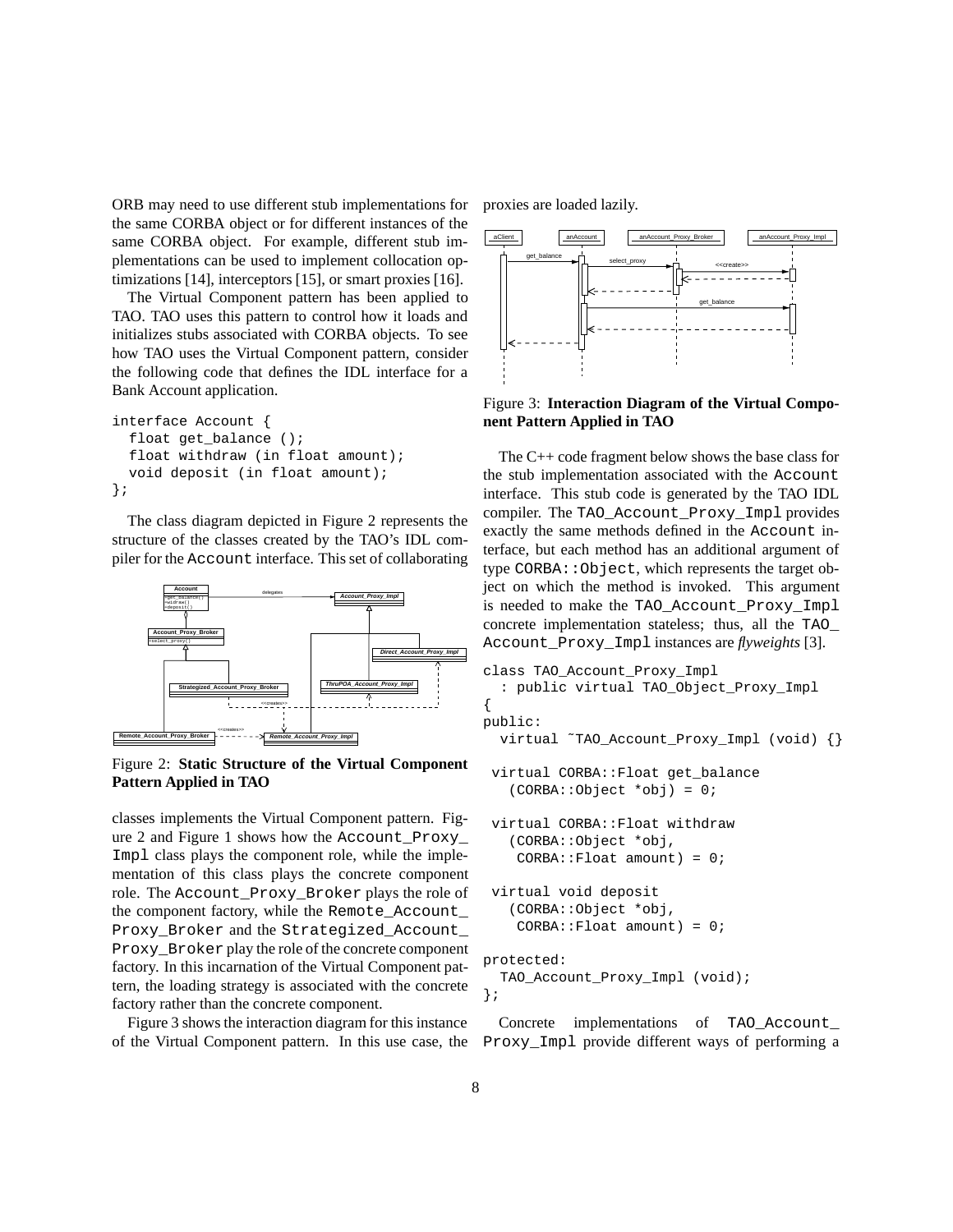call on a CORBA object. Decorators [3] could also be used to add behavior to existing concrete implementations.

The TAO\_Account\_Proxy\_Broker class shown below is the base class for the various concrete stub implementation factories.

```
class TAO_Account_Proxy_Broker
{
public:
  virtual ˜TAO_Account_Proxy_Broker (void);
  virtual TAO_Account_Proxy_Impl &
    select_proxy (Account *obj) = 0;
protected:
  TAO_Account_Proxy_Broker (void);
};
```
The role of this class is to create the appropriate stub to perform a call on a given CORBA object, based on properties of the running application. In TAO, this factory represents the portion of code that encapsulates the loading strategy for stub implementations. In fact, depending on how the application is compiled, different instances of the component factory will allow either eager or lazy loading.

The actual instance of the TAO\_Account\_Proxy\_ Broker subclass created for an Account object depends on both static configuration and runtime properties. TAO then dynamically uses the CORBA:: Object:: \_narrow() operation as a factory method to create the appropriate subclass of TAO\_Account\_Proxy\_ Broker. The appropriate TAO\_Account\_Proxy\_ Broker factory will be created when the following client code runs:

```
// Get the object reference somehow.
CORBA::Object obj = ...
// Narrow the object down to the right type.
// depending on the strategy.
Account_var an_account =
  Account::_narrow (obj);
```
// ...

After this operation is performed, the appropriate TAO Account\_Proxy\_Broker implementation will have been set for the Account object.

Now let's consider what happens when the following code is executed:

```
1/ ...
CORBA::Float balance =
  an account->get balance ();
// ...
```
This fragment of code results in the invocation of the following method:

```
CORBA::Float Account::get_balance () {
  TAO_Account_Proxy_Impl &proxy =
    this->the_TAO_Account_Proxy_Broker_->
      select proxy (this);
  return proxy.get_balance (this);
}
```
At this point, depending on the instance of the TAO\_Account\_Proxy\_Broker subclass that was associated with the Account object, the most appropriate TAO\_Account\_Proxy\_Impl will be returned. The code executed by the concrete instance of the TAO\_Account\_Proxy\_Impl, (*e.g.*, if we consider the TAO\_Account\_Strategized\_ Proxy\_Broker) would behave as described below:

```
TAO_Account_Proxy_Impl &
TAO_Account_Strategized_Proxy_Broker::
  select_proxy (Account *object)
{
  int strategy =
    TAO_ORB_Core::collocation_strategy
        (object);
  if (this->proxy_cache_[strategy] != 0)
    return *this->proxy_cache_[strategy];
  // This call loads and creates the
  // appropriate instance of the proxy
  this->create_proxy (strategy);
  return *this->proxy_cache_[strategy];
```
In this code fragment, the TAO Account Strategized\_Proxy\_Broker uses a strategy

}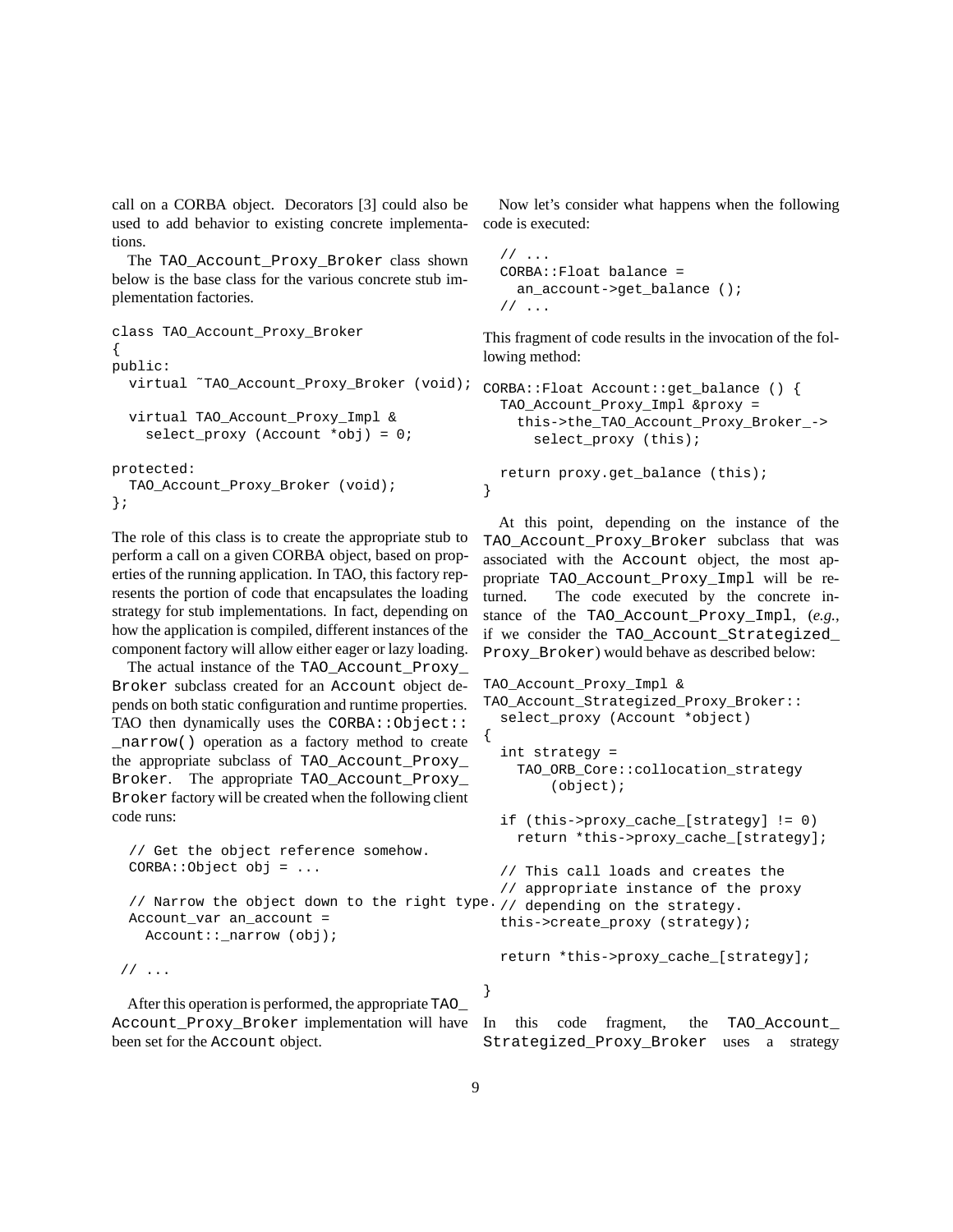to determine the most appropriate proxy for performing the requested operation. It then lazily obtains an instance of the needed proxy implementation. Depending on how the create\_proxy() method is implemented, a combination of both lazy creation and lazy loading are possible. In the current implementation, no unloading take place.

As shown in this example, the Virtual Component pattern can be used to control the way in which different concrete components in a software system are loaded and initialized. In the context of TAO, this pattern helps to reduce the dynamic footprint for CORBA applications, especially for applications that have many different CORBA object instances. Moreover, the Virtual Component patterns frees application developers from having to know which features it will need, while providing a mechanism to ensure that what is needed will be in the right place at the right time.

## **10 Known Uses**

The ACE ORB (TAO) [10] is a  $C++$  implementation of CORBA that uses the Virtual Component pattern to implement its portable object adapter (POA), client-side support for its Interface Repository, pluggable protocols, handling of multiple IOR formats, and to support the CORBA dynamic invocation interface (DII) and dynamic skeleton interface (DSI).

The ZEN ORB [12] is a Java implementation of CORBA that uses the Virtual Component pattern for a wide range of optional capabilities, including pluggable object adapters, object resolvers, IOR parsers, GIOP message handlers, message buffer allocation, CDR stream reader/writers, protocol transports, and Any data types. Since ZEN's design was heavily influenced by the lessons learned on the TAO project, it is more aggressive in its uses of the Virtual Component pattern throughout the ORB.

**Java Virtual Machines** (JVMs) use a variation of this pattern in which a component is essentially represented by a class. In order to avoid loading classes that may not be used, JVMs defer the loading of a particular class up until its first active use. Moreover, JVMs unload classes for which there are no instances. Unfortunately, there is no standard way of specifying eager loading of classes,

so JVMs always use lazy loading. For applications that cannot tolerate the jitter introduced by lazy class loading, the Virtual Component pattern could be used to provide eager class loading in Java middleware and applications.

**Product demos** are an example of the Virtual Component pattern. To reduce theft, many stores have resorted to displaying either non-functional mock-ups of some products, such as electronic devices, or only the boxes that contain the products, such as with software. The actual products reside somewhere back in the warehouse. From the outside, the box appears like it has the real product inside, but it is just a virtual product. When a customer wants to purchase such a product, they place the box in their cart and carry it to the checkout. This "product fault" results in the checkout clerk fetching the real product to place it in the box. This entire process happens (almost) transparently to the customer. When the customer gets home, they have their real product in hand.

## **11 Consequences**

The Virtual Component design pattern has the following **benefits**:

- The static and dynamic footprint of the middleware can be adapted to suit the needs of the application. For example, any particular component that is known to be unused can be eliminated from the static footprint. In addition, only those components in active use are included in the dynamic footprint.
- It allows middleware developers to offer alternative implementations for components of their system, which improves middleware flexibility by supporting different application requirements. For example, alternative algorithms for buffer allocation may be offered, via the Strategy pattern [3], yet only one alternative at a time must be "plugged in."
- It provides fine-grained control over the timing of component loading and unloading. The strategy for loading and unloading a component can be customized to suit the needs of each application. For example, components that cause jitter when loaded lazily can be configured to be loaded eagerly. Likewise, those not contributing to jitter may be loaded and instantiated lazily to minimize the dynamic footprint.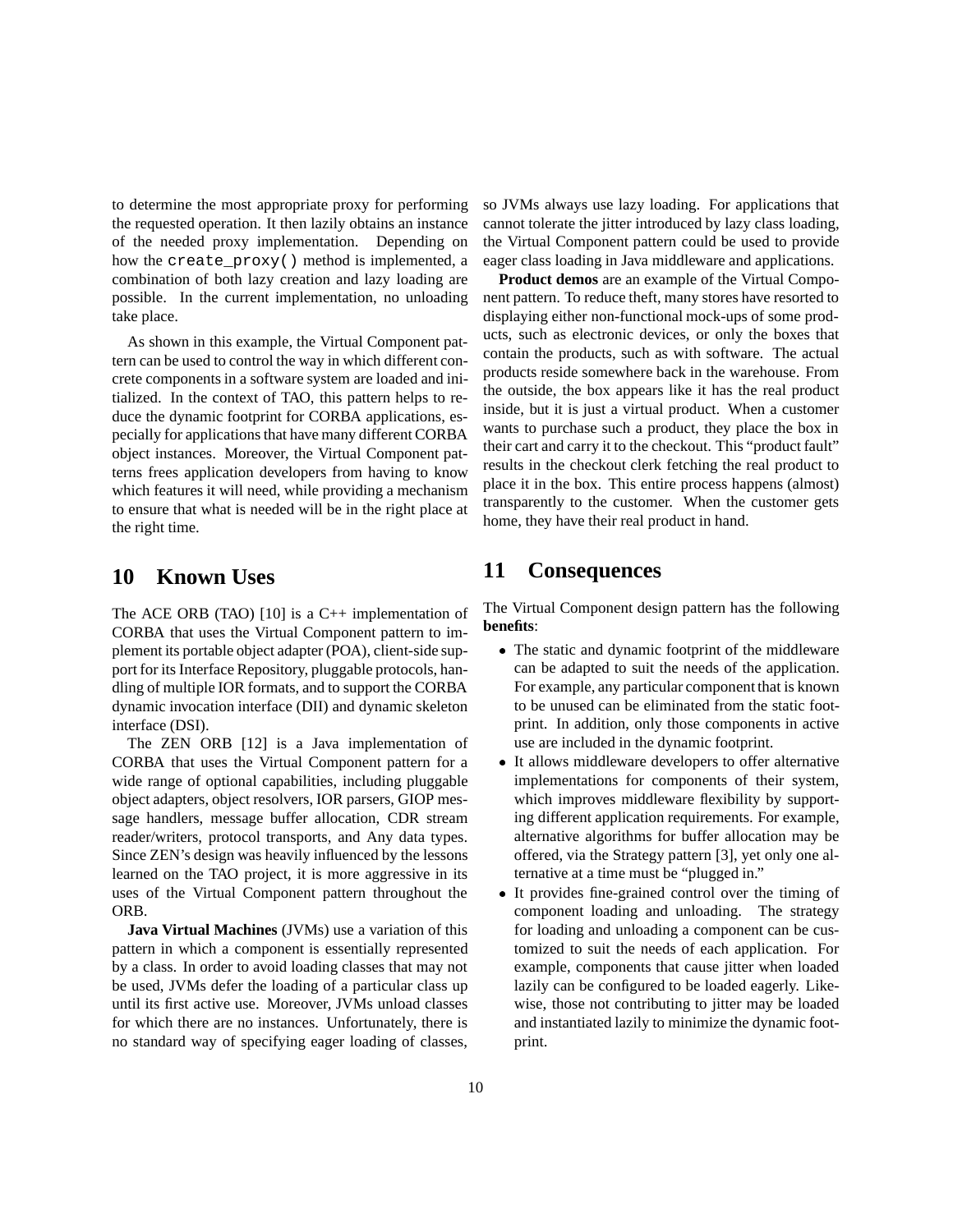However, this pattern also incurs the following **liabilities**:

- The use of a decoupling layer between the components in the middleware introduces some overhead. Whether this overhead is acceptable or excessive depends on the application, implementation language, compiler technology, and the role that the component plays in the critical path of the application. Advanced software techniques, such as global compiler optimizations or aspect-oriented programming, can be used to reduce or eliminate much of this overhead.
- Certain loading and unloading strategies—*i.e.*, eager dynamic and lazy dynamic—can cause processing delay and jitter that may be unacceptable for realtime applications. Eager static loading may be used to eliminate these delays, however, if adequate memory is available for the resulting dynamic footprint expansion.

### **12 See Also**

The Virtual Component pattern can be viewed as a compound pattern [] that combines elements of the Factory Method [3], Proxy [3], and Component Configurator [4] patterns. The Factory Method pattern defines an interface for creating an object, but allows subclasses to decide the particular type. Essentially, a factory method defers the instantiation of an object to subclasses. The Proxy pattern provides a surrogate or placeholder for another object to control access to it. The Component Configurator pattern is a dynamic component configuration mechanism that uses a *scripting* mechanism to define what components are created, brought into the system, and removed from the system. The Virtual Component compound pattern combines these patterns to create a dynamic component configuration mechanism that relies on a implicit *faulting* mechanism to load in a required component.

It is worth noting that the patterns constituting the Virtual Component pattern used in isolation do not address all the forces addressed by the Virtual Component pattern. It is the synergy provided by this compound pattern that make it possible to address all the forces outlined in Section 4.

One variation of the Proxy pattern [2, 3] has a simple implementation of an object that can be substituted with the full implementation of that object upon demand. The Proxy pattern can be used to implement component proxy in the lazy dynamic variant of the Virtual Component pattern. In particular, a factory would instantiate a component proxy instead of a concrete component. The proxy would then create the concrete component at its first active use *i.e.*, when the first method call is invoked on the object.

The Strategy design pattern [3] defines a common interface with alternative implementations so different objects may be plugged-in to allow variations in desired behavior. Some virtual components may be defined by a strategy applied to optional components identified by application developers.

The Lazy Acquisition [17] design pattern provides a way of deferring resource acquisition. This pattern could be used un synergy with the Virtual Component pattern for the lazy loading strategies.

Early real-time operating systems provided programmer-controlled memory segment overlays. For example, DEC RT-11 allowed programmers to define segments of code and/or data to load at different times to overlay the same area of memory. These memory segments were hard to implement, however, because programmers had to decide *before run-time* which functions to group into segments. They also had to decide *at run time* how to explicitly switch from segment to segment. This approach and its corresponding Segmentation pattern is described by [1].

Systems with abundant primary and secondary storage and virtual memory can rely on operating system virtual memory mechanisms to subset the footprint of middleware and application software. In turn, OS virtual memory mechanisms are based on patterns such as Copy-on-Write and Paging described in [1]. Virtual memory may not be predictable enough for many types of real-time embedded systems, however. In addition, many embedded systems have primitive operating systems and hardware that make conventional virtual memory solution infeasible.

## **13 Concluding Remarks**

As embedded applications are increasingly developed with standards-based, reusable middleware, there is a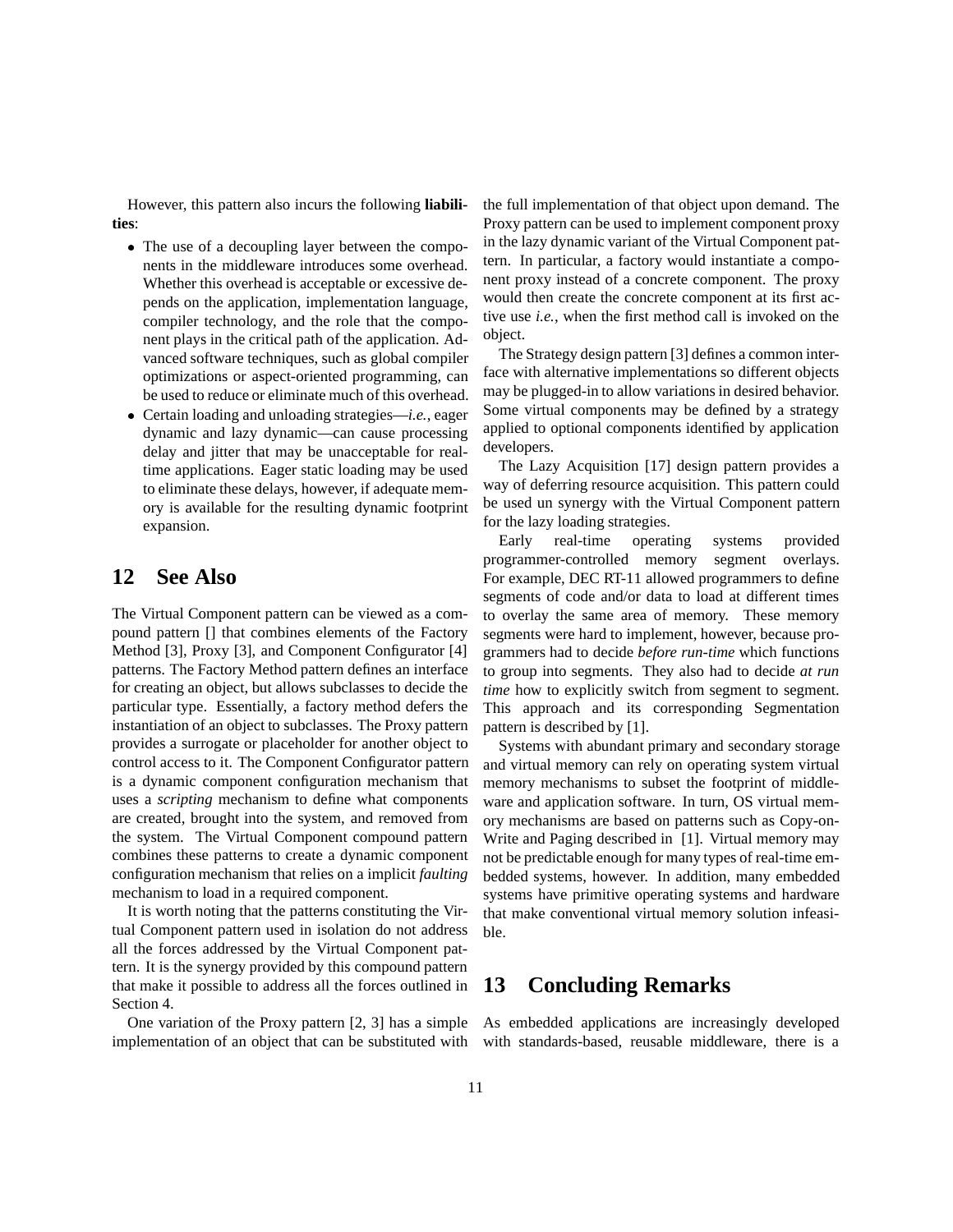growing mismatch between what is provided by the middleware and what is needed by any particular application. This mismatch can yield wasted memory resources for situations where the middleware does not provide an effective level of configurability. For example, if a CORBA ORB is used to support an embedded application it is crucial to avoid paying memory footprint costs for functionality that is not needed by the application.

Developers of middleware must therefore make hard choices about what functionality to include and what functionality to omit. If too much functionality is included, middleware footprint will be unsuitable for embedded applications that have stringent constraints on the size of their EPROM and RAM memory. Conversely, if too little functionality is included, the middleware may not support application needs adequately, which pushes more development effort and cost onto application developers.

The Virtual Component pattern described in this paper allows developers of standards-based middleware to offer a large set of functionality to their users while keeping the static and dynamic memory footprints proportional to the features they actually use. This pattern *virtualizes* each component since the middleware does not know whether a component is present or when it will be instantiated until its functionality is actually used. The Virtual Component pattern has been applied successfully in a variety of standards-based middleware, including TAO, ZEN, and Java virtual machines.

### **14 Acknowledgments**

Thanks to the DOC Group at Washington University, St. Louis and the University of California, Irvine for applying the Virtual Component pattern in the TAO and ZEN ORB middleware projects. Thanks also to Don Hinton for helpful comments on the paper.

## **References**

[1] J. Noble and C. Weir, *Small Memory Software: Patterns for Systems with Limited Memory*. Boston: Addison-Wesley, 2001.

- [2] F. Buschmann, R. Meunier, H. Rohnert, P. Sommerlad, and M. Stal, *Pattern-Oriented Software Architecture – A System of Patterns*. New York: Wiley and Sons, 1996.
- [3] E. Gamma, R. Helm, R. Johnson, and J. Vlissides, *Design Patterns: Elements of Reusable Object-Oriented Software*. Reading, Massachusetts: Addison-Wesley, 1995.
- [4] D. C. Schmidt, M. Stal, H. Rohnert, and F. Buschmann, *Pattern-Oriented Software Architecture: Patterns for Concurrent and Networked Objects, Volume 2*. New York: Wiley & Sons, 2000.
- [5] A. Wollrath, R. Riggs, and J. Waldo, "A Distributed Object Model for the Java System," *USENIX Computing Systems*, vol. 9, November/December 1996.
- [6] D. Box, *Essential COM*. Addison-Wesley, Reading, Massachusetts, 1997.
- [7] Object Management Group, *The Common Object Request Broker: Architecture and Specification*, 2.6 ed., Dec. 2001.
- [8] M. Henning and S. Vinoski, *Advanced CORBA Programming With C++*. Reading, Massachusetts: Addison-Wesley, 1999.
- [9] N. Wang, D. C. Schmidt, O. Othman, and K. Parameswaran, "Evaluating Meta-Programming Mechanisms for ORB Middleware," *IEEE Communication Magazine, special issue on Evolving Communications Software: Techniques and Technologies*, vol. 39, Oct. 2001.
- [10] D. C. Schmidt, D. L. Levine, and S. Mungee, "The Design and Performance of Real-Time Object Request Brokers," *Computer Communications*, vol. 21, pp. 294–324, Apr. 1998.
- [11] D. C. Schmidt and T. Suda, "The Service Configurator Framework: An Extensible Architecture for Dynamically Configuring Concurrent, Multi-Service Network Daemons," in *Proceedings of the Second International Workshop on Configurable Distributed Systems*, (Pittsburgh, PA), pp. 190–201, IEEE, Mar. 1994.
- [12] R. Klefstad, D. C. Schmidt, and C. O'Ryan, "The Design of a Real-time CORBA ORB using Real-time Java," in *Proceedings of the International Symposium on Object-Oriented Real-time Distributed Computing*, IEEE, Apr. 2002.
- [13] B. Woolf, "The Null Object Pattern," in *Pattern Languages of Program Design* (R. Martin, F. Buschmann, and D. Riehle, eds.), Reading, Massachusetts: Addison-Wesley, 1997.
- [14] N. Wang, D. C. Schmidt, and S. Vinoski, "Collocation Optimizations for CORBA," *C++ Report*, vol. 11, pp. 47–52, November/December 1999.